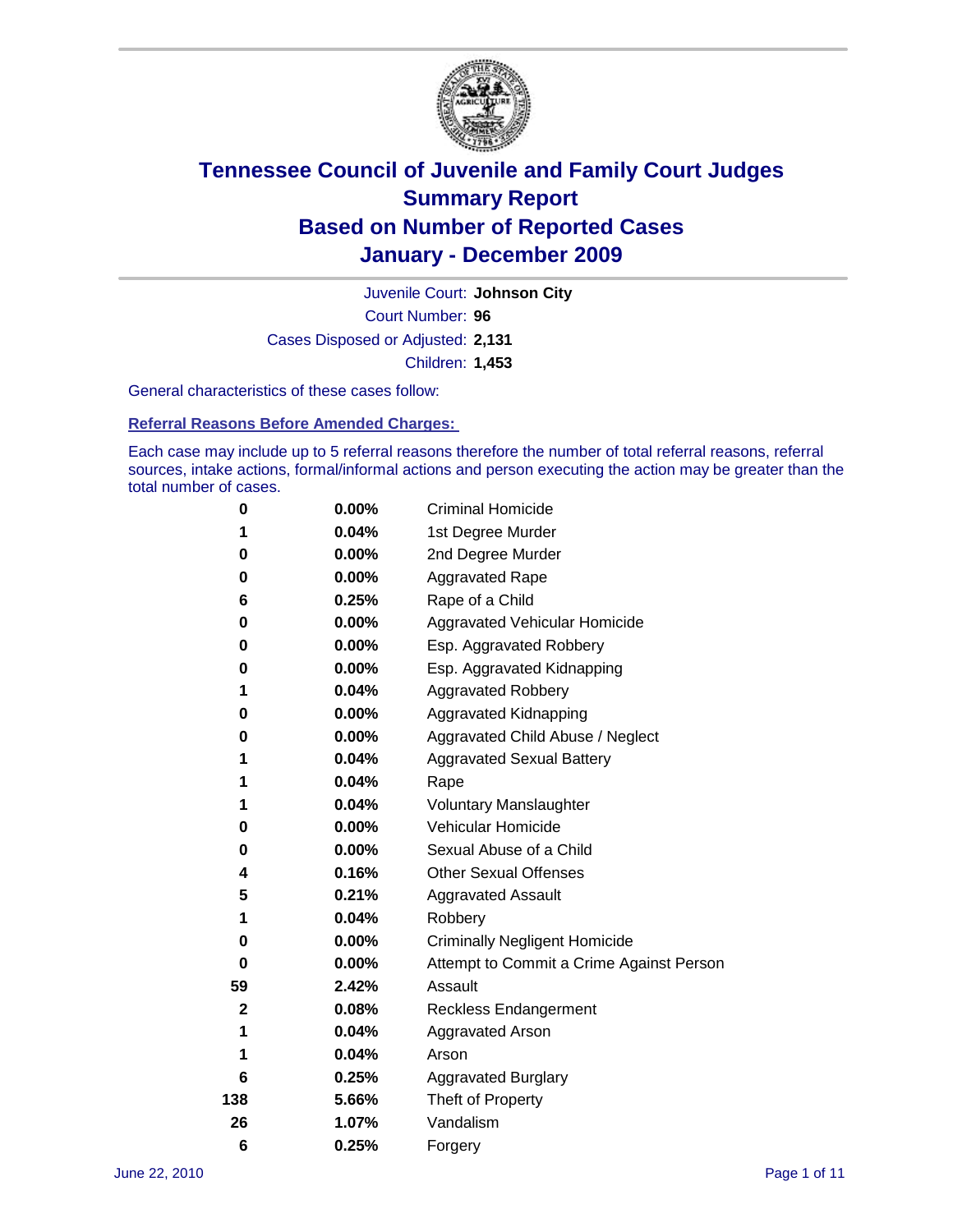

Court Number: **96** Juvenile Court: **Johnson City** Cases Disposed or Adjusted: **2,131** Children: **1,453**

#### **Referral Reasons Before Amended Charges:**

Each case may include up to 5 referral reasons therefore the number of total referral reasons, referral sources, intake actions, formal/informal actions and person executing the action may be greater than the total number of cases.

| 1              | 0.04%    | <b>Worthless Checks</b>                                     |
|----------------|----------|-------------------------------------------------------------|
| $\mathbf 2$    | 0.08%    | Illegal Possession / Fraudulent Use of Credit / Debit Cards |
| 10             | 0.41%    | <b>Burglary</b>                                             |
| $\bf{0}$       | $0.00\%$ | Unauthorized Use of a Vehicle                               |
| 0              | $0.00\%$ | <b>Cruelty to Animals</b>                                   |
| 6              | 0.25%    | Sale of Controlled Substances                               |
| 9              | 0.37%    | <b>Other Drug Offenses</b>                                  |
| 17             | 0.70%    | Possession of Controlled Substances                         |
| $\pmb{0}$      | $0.00\%$ | <b>Criminal Attempt</b>                                     |
| $\mathbf 2$    | 0.08%    | Carrying Weapons on School Property                         |
| 4              | 0.16%    | Unlawful Carrying / Possession of a Weapon                  |
| 1              | 0.04%    | <b>Evading Arrest</b>                                       |
| 0              | 0.00%    | Escape                                                      |
| $\mathbf{2}$   | 0.08%    | Driving Under Influence (DUI)                               |
| 52             | 2.13%    | Possession / Consumption of Alcohol                         |
| 3              | 0.12%    | Resisting Stop, Frisk, Halt, Arrest or Search               |
| 0              | $0.00\%$ | <b>Aggravated Criminal Trespass</b>                         |
| 5              | 0.21%    | Harassment                                                  |
| 0              | 0.00%    | Failure to Appear                                           |
| $\overline{7}$ | 0.29%    | Filing a False Police Report                                |
| 4              | 0.16%    | Criminal Impersonation                                      |
| 19             | 0.78%    | <b>Disorderly Conduct</b>                                   |
| 14             | 0.57%    | <b>Criminal Trespass</b>                                    |
| 10             | 0.41%    | <b>Public Intoxication</b>                                  |
| 0              | $0.00\%$ | Gambling                                                    |
| 512            | 21.00%   | <b>Traffic</b>                                              |
| 1              | 0.04%    | <b>Local Ordinances</b>                                     |
| $\mathbf 0$    | 0.00%    | Violation of Wildlife Regulations                           |
| 28             | 1.15%    | Contempt of Court                                           |
| 138            | 5.66%    | Violation of Probation                                      |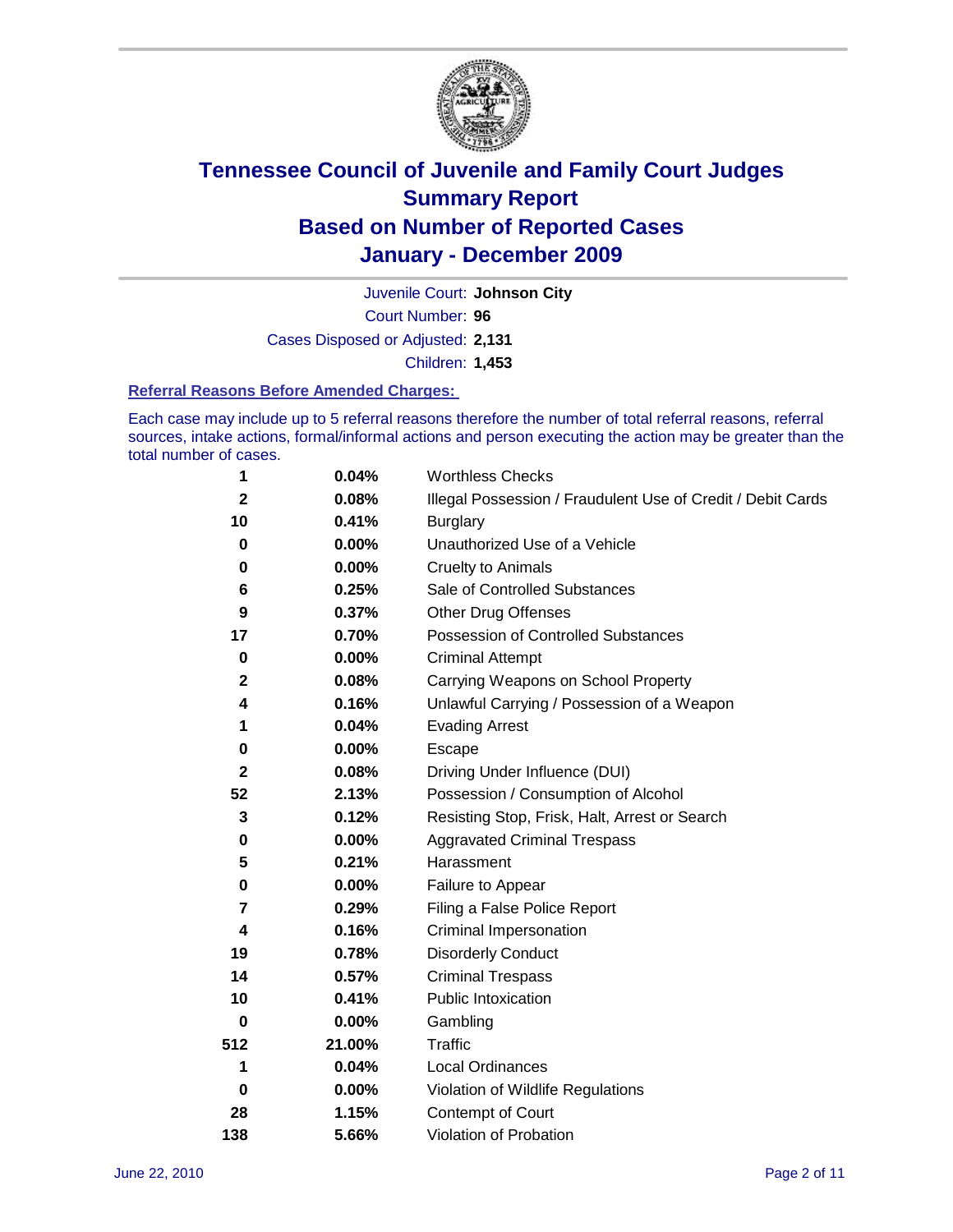

Court Number: **96** Juvenile Court: **Johnson City** Cases Disposed or Adjusted: **2,131** Children: **1,453**

#### **Referral Reasons Before Amended Charges:**

Each case may include up to 5 referral reasons therefore the number of total referral reasons, referral sources, intake actions, formal/informal actions and person executing the action may be greater than the total number of cases.

| $\mathbf 2$ | 0.08%    | Violation of Aftercare                 |
|-------------|----------|----------------------------------------|
| 24          | 0.98%    | <b>Unruly Behavior</b>                 |
| 57          | 2.34%    | Truancy                                |
| 6           | 0.25%    | In-State Runaway                       |
| 3           | 0.12%    | Out-of-State Runaway                   |
| 15          | 0.62%    | Possession of Tobacco Products         |
| $\mathbf 2$ | 0.08%    | Violation of a Valid Court Order       |
| 0           | 0.00%    | Violation of Curfew                    |
| 3           | 0.12%    | Sexually Abused Child                  |
| $\mathbf 0$ | 0.00%    | <b>Physically Abused Child</b>         |
| 222         | 9.11%    | Dependency / Neglect                   |
| 15          | 0.62%    | <b>Termination of Parental Rights</b>  |
| 39          | 1.60%    | <b>Violation of Pretrial Diversion</b> |
| 4           | 0.16%    | Violation of Informal Adjustment       |
| 480         | 19.69%   | <b>Judicial Review</b>                 |
| 0           | 0.00%    | <b>Administrative Review</b>           |
| 2           | 0.08%    | <b>Foster Care Review</b>              |
| 80          | 3.28%    | Custody                                |
| 28          | 1.15%    | Visitation                             |
| 55          | 2.26%    | Paternity / Legitimation               |
| 194         | 7.96%    | <b>Child Support</b>                   |
| 88          | 3.61%    | <b>Request for Medical Treatment</b>   |
| 0           | $0.00\%$ | <b>Consent to Marry</b>                |
| 12          | 0.49%    | Other                                  |
| 2,438       | 100.00%  | <b>Total Referrals</b>                 |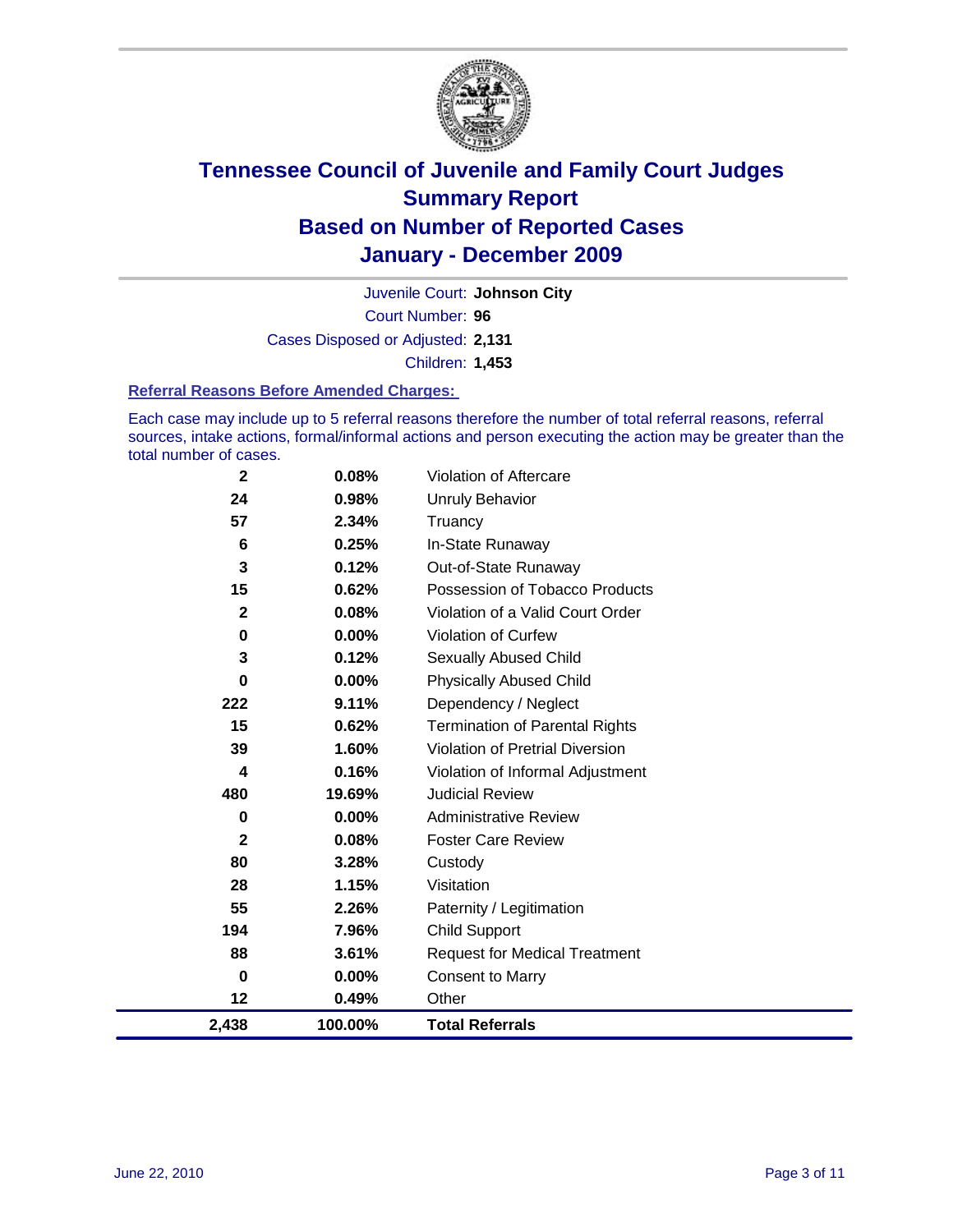

|                            |                                   | Juvenile Court: Johnson City |  |
|----------------------------|-----------------------------------|------------------------------|--|
|                            | Court Number: 96                  |                              |  |
|                            | Cases Disposed or Adjusted: 2,131 |                              |  |
|                            | <b>Children: 1,453</b>            |                              |  |
| <b>Referral Sources: 1</b> |                                   |                              |  |
| 850                        | 34 RG%                            | Law Enforcement              |  |

### **34.86%** Law Enforcement **7.10%** Parents **4.76%** Relatives **0.37%** Self **5.00%** School **0.08%** CSA **13.08%** DCS **0.08%** Other State Department **0.82%** District Attorney's Office **16.61%** Court Staff **0.08%** Social Agency **0.49%** Other Court **4.18%** Victim **7.79%** Child & Parent **3.65%** Hospital **0.00%** Unknown **1.03%** Other **2,438 100.00% Total Referral Sources**

### **Age of Child at Referral: 2**

| 1,453 | 100.00%  | <b>Total Child Count</b> |
|-------|----------|--------------------------|
| 0     | 0.00%    | Unknown                  |
| 0     | $0.00\%$ | Ages 19 and Over         |
| 397   | 27.32%   | Ages 17 through 18       |
| 414   | 28.49%   | Ages 15 through 16       |
| 125   | 8.60%    | Ages 13 through 14       |
| 68    | 4.68%    | Ages 11 through 12       |
| 449   | 30.90%   | Ages 10 and Under        |
|       |          |                          |

<sup>1</sup> If different than number of Referral Reasons (2438), verify accuracy of your court's data.

<sup>2</sup> One child could be counted in multiple categories, verify accuracy of your court's data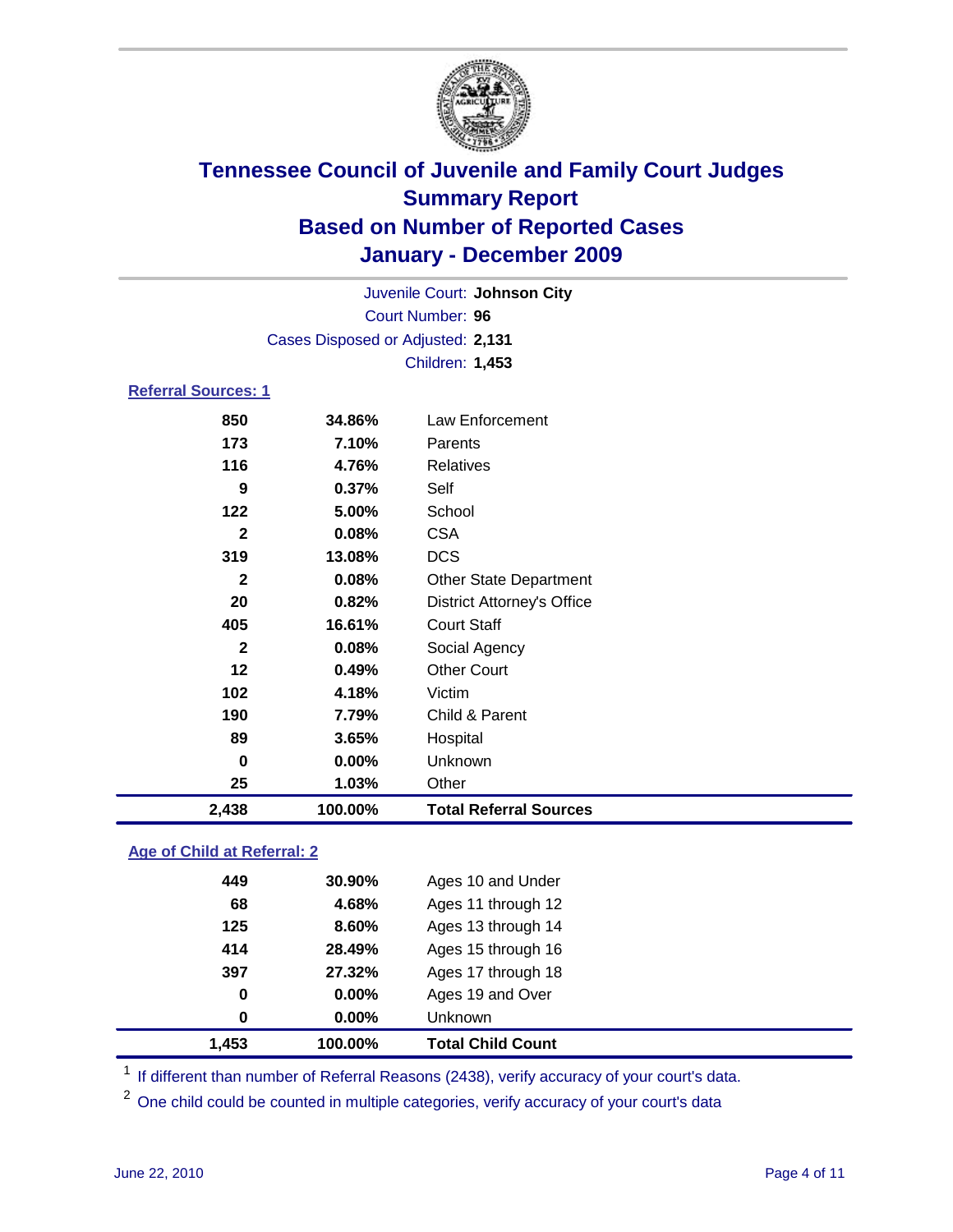

| Juvenile Court: Johnson City            |                                   |                          |  |  |
|-----------------------------------------|-----------------------------------|--------------------------|--|--|
| Court Number: 96                        |                                   |                          |  |  |
|                                         | Cases Disposed or Adjusted: 2,131 |                          |  |  |
|                                         |                                   | Children: 1,453          |  |  |
| Sex of Child: 1                         |                                   |                          |  |  |
| 811                                     | 55.82%                            | Male                     |  |  |
| 642                                     | 44.18%                            | Female                   |  |  |
| $\bf{0}$                                | 0.00%                             | Unknown                  |  |  |
| 1,453                                   | 100.00%                           | <b>Total Child Count</b> |  |  |
| Race of Child: 1                        |                                   |                          |  |  |
| 1,216                                   | 83.69%                            | White                    |  |  |
| 148                                     | 10.19%                            | African American         |  |  |
| $\mathbf 0$                             | 0.00%                             | Native American          |  |  |
| $\overline{2}$                          | 0.14%                             | Asian                    |  |  |
| 86                                      | 5.92%                             | Mixed                    |  |  |
| 1                                       | 0.07%                             | Unknown                  |  |  |
| 1,453                                   | 100.00%                           | <b>Total Child Count</b> |  |  |
| <b>Hispanic Origin: 1</b>               |                                   |                          |  |  |
| 88                                      | 6.06%                             | Yes                      |  |  |
| 1,365                                   | 93.94%                            | <b>No</b>                |  |  |
| $\bf{0}$                                | 0.00%                             | Unknown                  |  |  |
| 1,453                                   | 100.00%                           | <b>Total Child Count</b> |  |  |
| <b>School Enrollment of Children: 1</b> |                                   |                          |  |  |
| 1,181                                   | 81.28%                            | Yes                      |  |  |
| 269                                     | 18.51%                            | <b>No</b>                |  |  |
| 3                                       | 0.21%                             | Unknown                  |  |  |
| 1,453                                   | 100.00%                           | <b>Total Child Count</b> |  |  |

<sup>1</sup> One child could be counted in multiple categories, verify accuracy of your court's data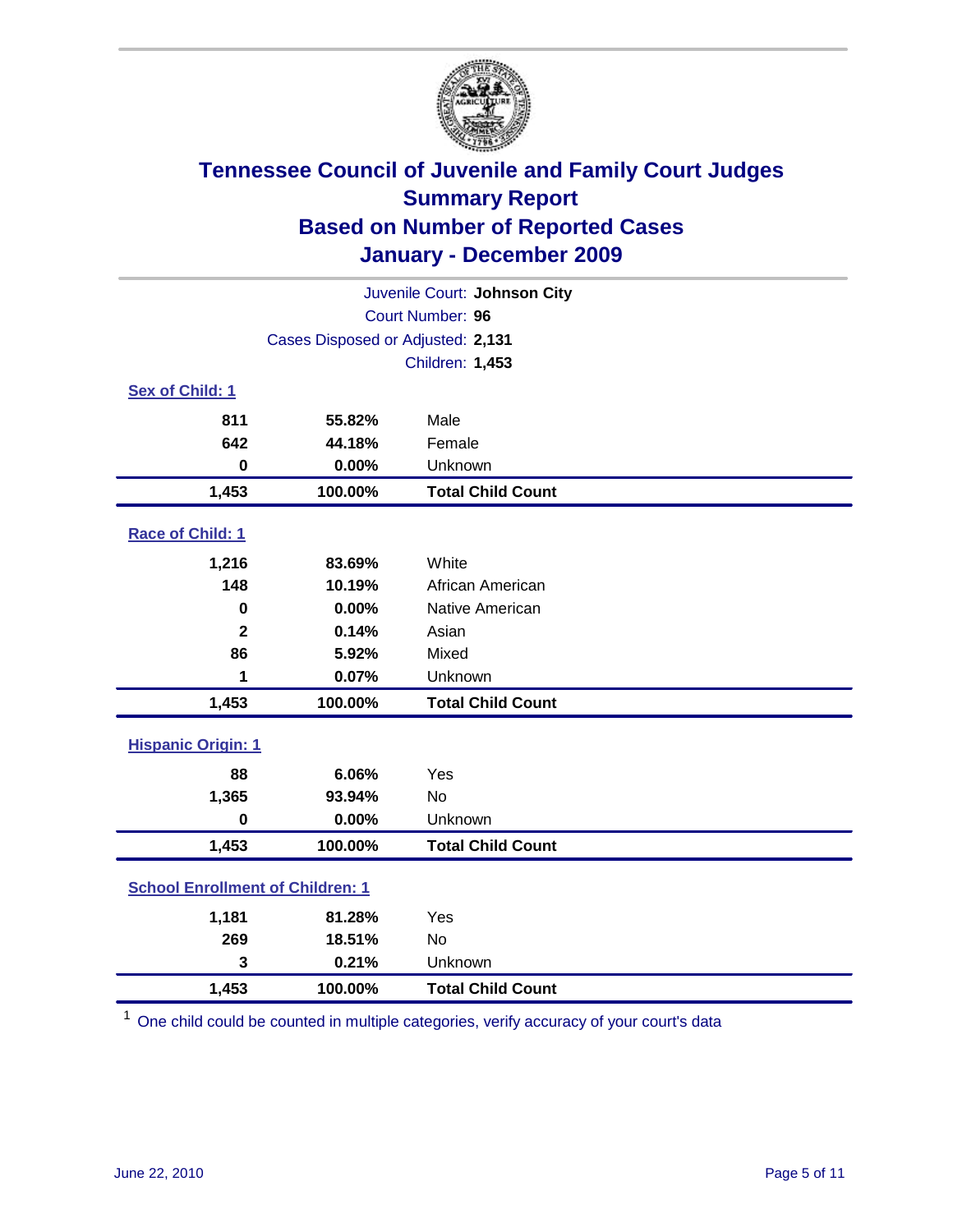

Court Number: **96** Juvenile Court: **Johnson City** Cases Disposed or Adjusted: **2,131** Children: **1,453**

### **Living Arrangement of Child at Time of Referral: 1**

| 1,453 | 100.00% | <b>Total Child Count</b>     |
|-------|---------|------------------------------|
| 8     | 0.55%   | Other                        |
| 19    | 1.31%   | Unknown                      |
| 9     | 0.62%   | Independent                  |
| 4     | 0.28%   | In an Institution            |
| 4     | 0.28%   | In a Residential Center      |
| 12    | 0.83%   | In a Group Home              |
| 66    | 4.54%   | With Foster Family           |
| 6     | 0.41%   | With Adoptive Parents        |
| 195   | 13.42%  | <b>With Relatives</b>        |
| 73    | 5.02%   | <b>With Father</b>           |
| 503   | 34.62%  | With Mother                  |
| 89    | 6.13%   | With Mother and Stepfather   |
| 36    | 2.48%   | With Father and Stepmother   |
| 429   | 29.53%  | With Both Biological Parents |
|       |         |                              |

#### **Type of Detention: 2**

| 2,131 | 100.00%  | <b>Total Detention Count</b> |
|-------|----------|------------------------------|
| 0     | 0.00%    | Other                        |
| 2,020 | 94.79%   | Does Not Apply               |
| 0     | $0.00\%$ | <b>Unknown</b>               |
| 86    | 4.04%    | Psychiatric Hospital         |
| 0     | 0.00%    | Jail - No Separation         |
| 0     | $0.00\%$ | Jail - Partial Separation    |
| 0     | 0.00%    | Jail - Complete Separation   |
| 25    | 1.17%    | Juvenile Detention Facility  |
| 0     | $0.00\%$ | Non-Secure Placement         |
|       |          |                              |

<sup>1</sup> One child could be counted in multiple categories, verify accuracy of your court's data

<sup>2</sup> If different than number of Cases (2131) verify accuracy of your court's data.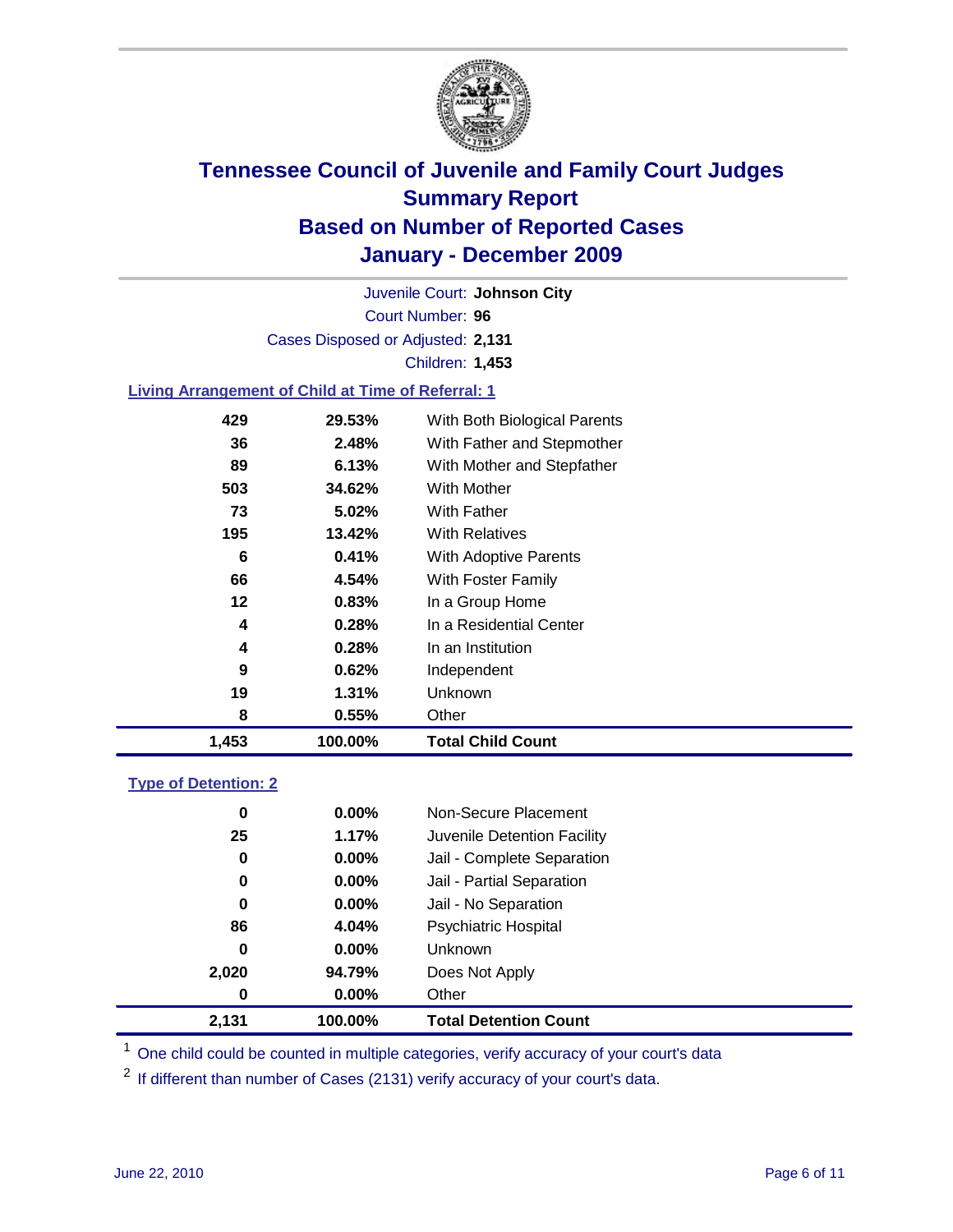

|                                                    | Juvenile Court: Johnson City      |                                      |  |  |  |
|----------------------------------------------------|-----------------------------------|--------------------------------------|--|--|--|
|                                                    | Court Number: 96                  |                                      |  |  |  |
|                                                    | Cases Disposed or Adjusted: 2,131 |                                      |  |  |  |
|                                                    |                                   | Children: 1,453                      |  |  |  |
| <b>Placement After Secure Detention Hearing: 1</b> |                                   |                                      |  |  |  |
| 99                                                 | 4.65%                             | Returned to Prior Living Arrangement |  |  |  |
| $\mathbf{2}$                                       | 0.09%                             | Juvenile Detention Facility          |  |  |  |
| $\bf{0}$                                           | 0.00%                             | Jail                                 |  |  |  |
| 13                                                 | 0.61%                             | Shelter / Group Home                 |  |  |  |
| 0                                                  | 0.00%                             | <b>Foster Family Home</b>            |  |  |  |
| 1                                                  | 0.05%                             | Psychiatric Hospital                 |  |  |  |
| 0                                                  | 0.00%                             | Unknown                              |  |  |  |
| 2,016                                              | 94.60%                            | Does Not Apply                       |  |  |  |
| $\bf{0}$                                           | 0.00%                             | Other                                |  |  |  |
| 2,131                                              | 100.00%                           | <b>Total Placement Count</b>         |  |  |  |
| <b>Intake Actions: 2</b>                           |                                   |                                      |  |  |  |
|                                                    |                                   |                                      |  |  |  |
| 1,057                                              | 43.36%                            | <b>Petition Filed</b>                |  |  |  |
| 277                                                | 11.36%                            | <b>Motion Filed</b>                  |  |  |  |
| 592                                                | 24.28%                            | <b>Citation Processed</b>            |  |  |  |
| 0                                                  | 0.00%                             | Notification of Paternity Processed  |  |  |  |
| 504                                                |                                   |                                      |  |  |  |
|                                                    | 20.67%                            | Scheduling of Judicial Review        |  |  |  |
| 1                                                  | 0.04%                             | Scheduling of Administrative Review  |  |  |  |
| 5                                                  | 0.21%                             | Scheduling of Foster Care Review     |  |  |  |
| $\bf{0}$                                           | 0.00%                             | Unknown                              |  |  |  |
| 0                                                  | 0.00%                             | Does Not Apply                       |  |  |  |
| 2                                                  | 0.08%                             | Other                                |  |  |  |

<sup>1</sup> If different than number of Cases (2131) verify accuracy of your court's data.

<sup>2</sup> If different than number of Referral Reasons (2438), verify accuracy of your court's data.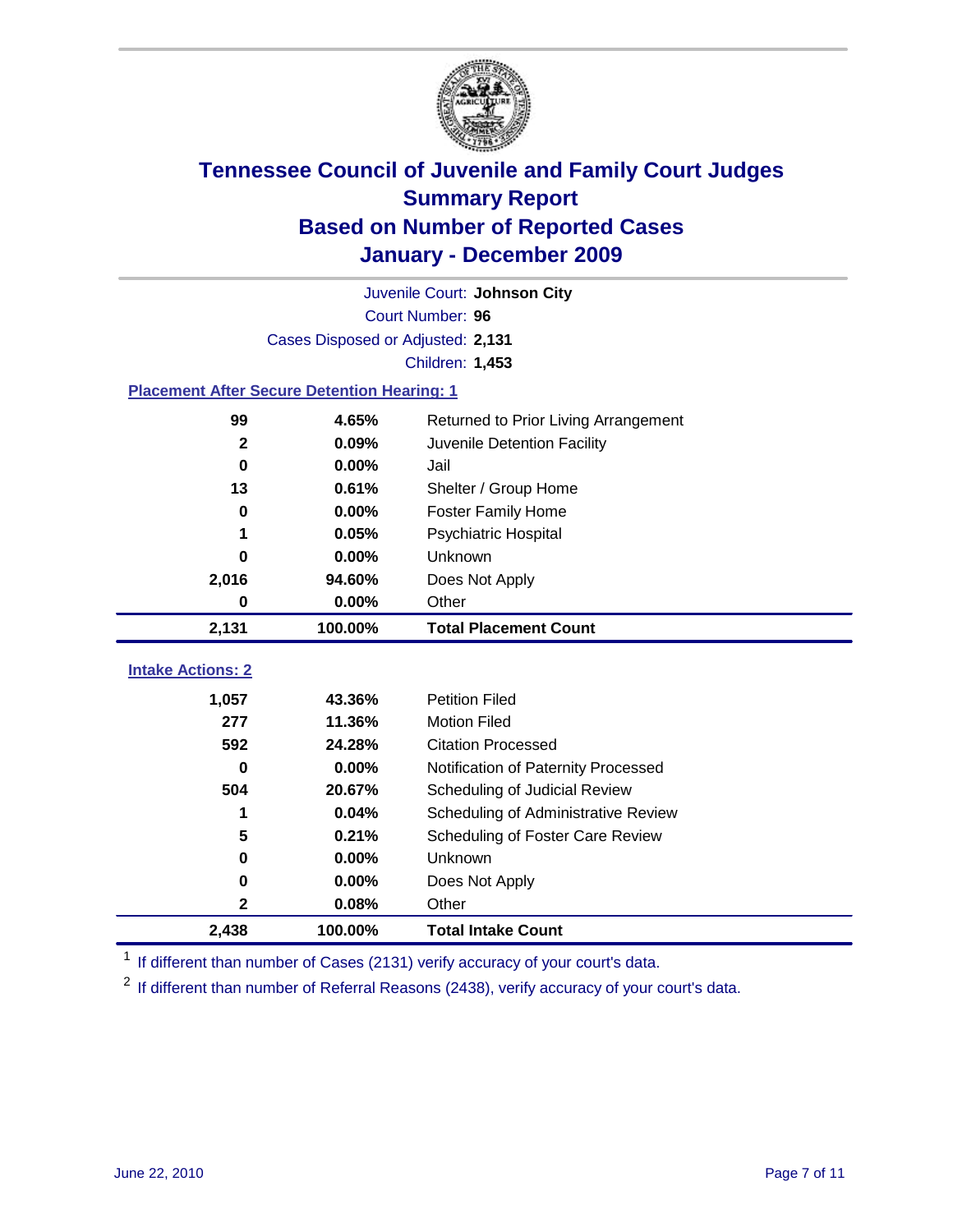

Court Number: **96** Juvenile Court: **Johnson City** Cases Disposed or Adjusted: **2,131** Children: **1,453**

### **Last Grade Completed by Child: 1**

| 246                                     | 16.93%  | Too Young for School         |  |
|-----------------------------------------|---------|------------------------------|--|
| 12                                      | 0.83%   | Preschool                    |  |
| 34                                      | 2.34%   | Kindergarten                 |  |
| 32                                      | 2.20%   | 1st Grade                    |  |
| 25                                      | 1.72%   | 2nd Grade                    |  |
| 25                                      | 1.72%   | 3rd Grade                    |  |
| 16                                      | 1.10%   | 4th Grade                    |  |
| 23                                      | 1.58%   | 5th Grade                    |  |
| 37                                      | 2.55%   | 6th Grade                    |  |
| 35                                      | 2.41%   | 7th Grade                    |  |
| 74                                      | 5.09%   | 8th Grade                    |  |
| 132                                     | 9.08%   | 9th Grade                    |  |
| 259                                     | 17.83%  | 10th Grade                   |  |
| 219                                     | 15.07%  | 11th Grade                   |  |
| 28                                      | 1.93%   | 12th Grade                   |  |
| $\mathbf 0$                             | 0.00%   | Non-Graded Special Ed        |  |
| 5                                       | 0.34%   | <b>GED</b>                   |  |
| 28                                      | 1.93%   | Graduated                    |  |
| 0                                       | 0.00%   | <b>Never Attended School</b> |  |
| 220                                     | 15.14%  | Unknown                      |  |
| 3                                       | 0.21%   | Other                        |  |
| 1,453                                   | 100.00% | <b>Total Child Count</b>     |  |
| <b>Enrolled in Special Education: 1</b> |         |                              |  |

| 1,453 | 100.00% | <b>Total Child Count</b> |  |
|-------|---------|--------------------------|--|
| 6     | 0.41%   | Unknown                  |  |
| 1,430 | 98.42%  | No                       |  |
| 17    | 1.17%   | Yes                      |  |
|       |         |                          |  |

One child could be counted in multiple categories, verify accuracy of your court's data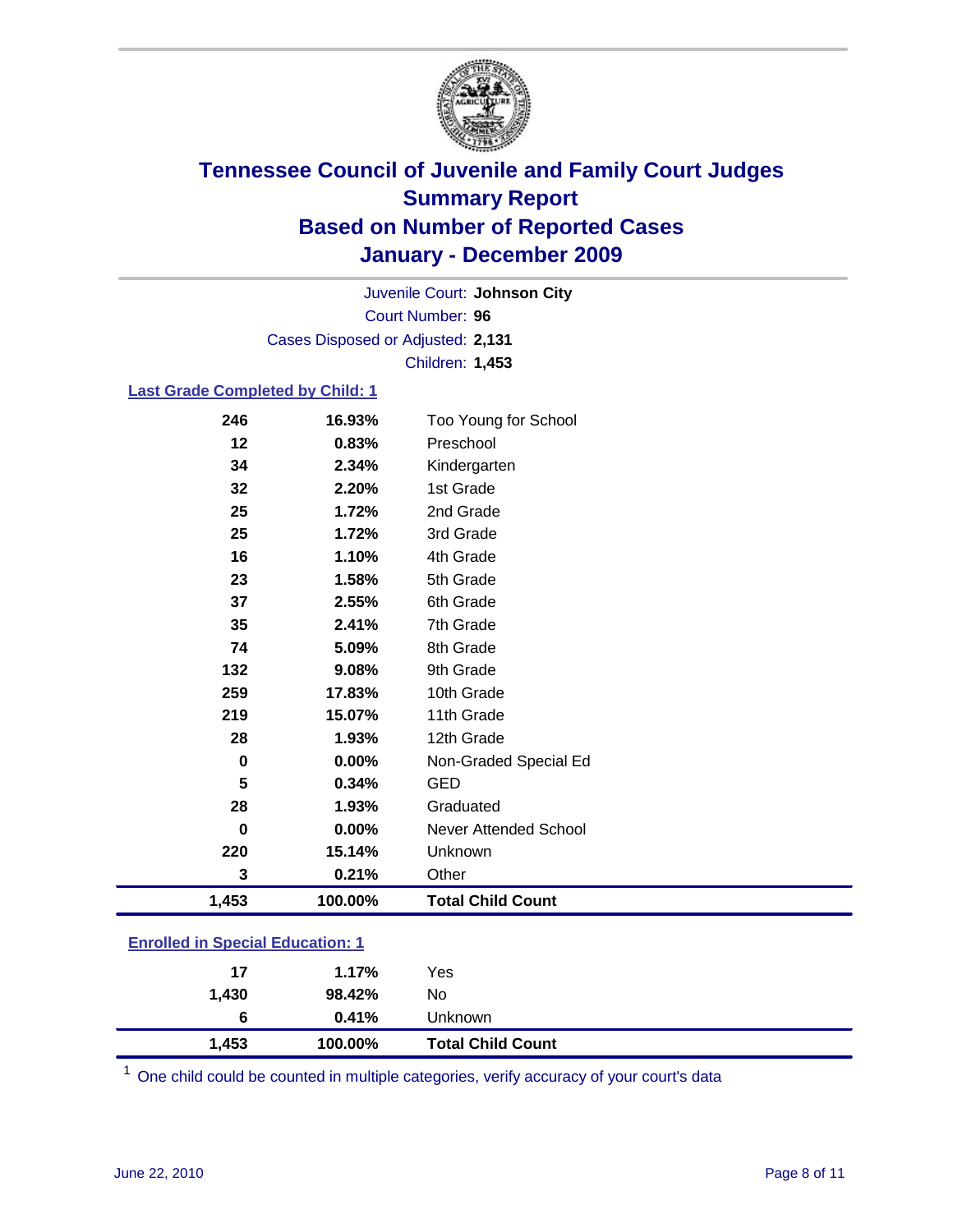

| Juvenile Court: Johnson City |                                   |                           |  |  |
|------------------------------|-----------------------------------|---------------------------|--|--|
|                              | Court Number: 96                  |                           |  |  |
|                              | Cases Disposed or Adjusted: 2,131 |                           |  |  |
|                              |                                   | Children: 1,453           |  |  |
| <b>Action Executed By: 1</b> |                                   |                           |  |  |
| 2,437                        | 99.96%                            | Judge                     |  |  |
| 1                            | 0.04%                             | Referee                   |  |  |
| 0                            | $0.00\%$                          | <b>YSO</b>                |  |  |
| 0                            | 0.00%                             | Other                     |  |  |
| 0                            | $0.00\%$                          | Unknown                   |  |  |
| 2,438                        | 100.00%                           | <b>Total Action Count</b> |  |  |

### **Formal / Informal Actions: 1**

| 815   | 33.43%   | Dismissed                                        |
|-------|----------|--------------------------------------------------|
| 12    | 0.49%    | Retired / Nolle Prosequi                         |
| 181   | 7.42%    | <b>Complaint Substantiated Delinquent</b>        |
| 123   | 5.05%    | <b>Complaint Substantiated Status Offender</b>   |
| 122   | 5.00%    | <b>Complaint Substantiated Dependent/Neglect</b> |
| 3     | 0.12%    | <b>Complaint Substantiated Abused</b>            |
| 0     | $0.00\%$ | <b>Complaint Substantiated Mentally III</b>      |
| 21    | 0.86%    | Informal Adjustment                              |
| 195   | 8.00%    | <b>Pretrial Diversion</b>                        |
| 0     | $0.00\%$ | <b>Transfer to Adult Court Hearing</b>           |
| 1     | 0.04%    | Charges Cleared by Transfer to Adult Court       |
| 606   | 24.86%   | <b>Special Proceeding</b>                        |
| 249   | 10.21%   | <b>Review Concluded</b>                          |
| 94    | 3.86%    | Case Held Open                                   |
| 16    | $0.66\%$ | Other                                            |
| 0     | 0.00%    | <b>Unknown</b>                                   |
| 2,438 | 100.00%  | <b>Total Action Count</b>                        |

<sup>1</sup> If different than number of Referral Reasons (2438), verify accuracy of your court's data.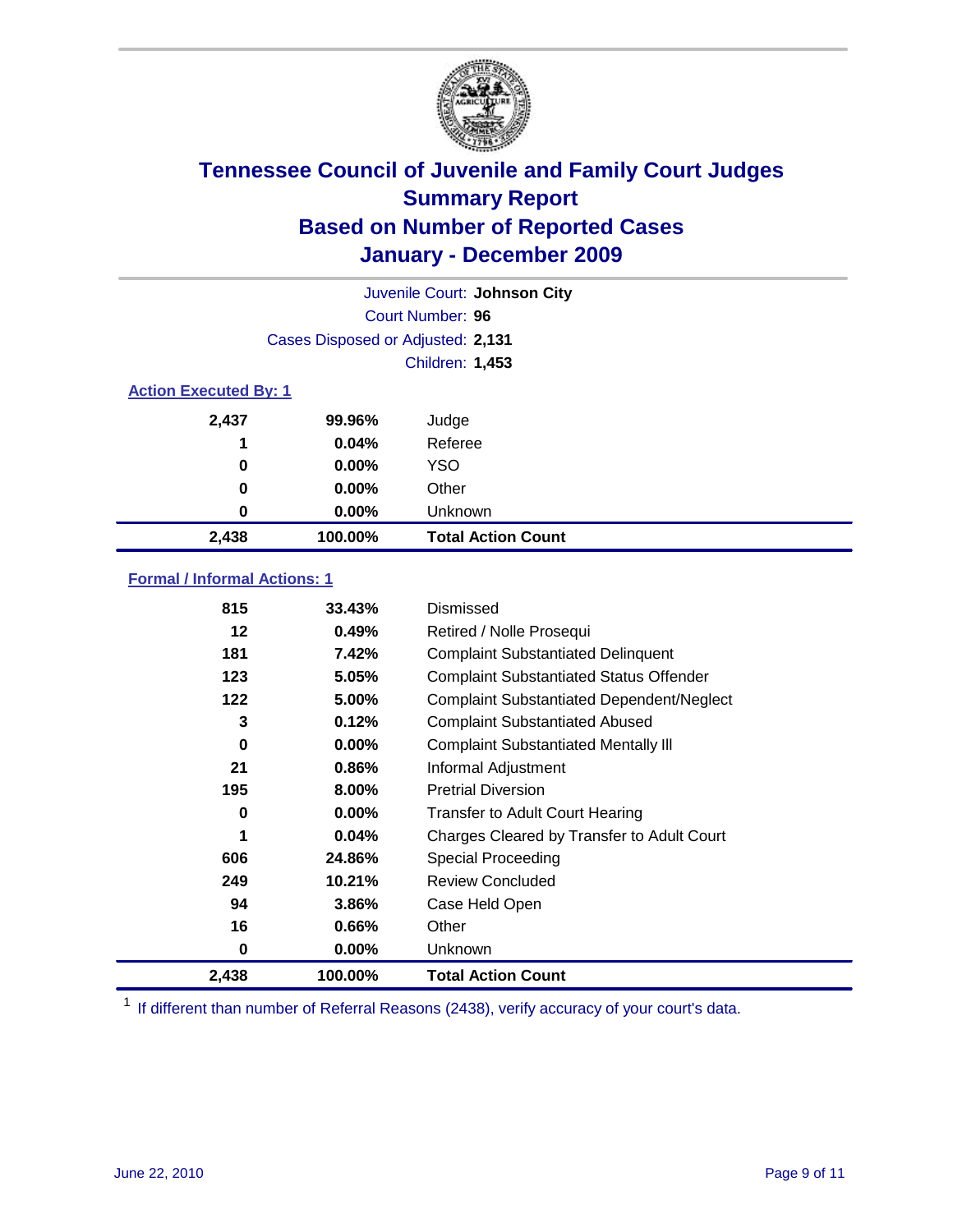

|                       |                                   | Juvenile Court: Johnson City                          |
|-----------------------|-----------------------------------|-------------------------------------------------------|
|                       |                                   | Court Number: 96                                      |
|                       | Cases Disposed or Adjusted: 2,131 |                                                       |
|                       |                                   | Children: 1,453                                       |
| <b>Case Outcomes:</b> |                                   | There can be multiple outcomes for one child or case. |
| 323                   | 8.48%                             | <b>Case Dismissed</b>                                 |
| 33                    | 0.87%                             | Case Retired or Nolle Prosequi                        |
| 2                     | 0.05%                             | Warned / Counseled                                    |
| 72                    | 1.89%                             | <b>Held Open For Review</b>                           |
| 276                   | 7.25%                             | Supervision / Probation to Juvenile Court             |
| 1                     | 0.03%                             | <b>Probation to Parents</b>                           |
| 142                   | 3.73%                             | Referral to Another Entity for Supervision / Service  |
| 85                    | 2.23%                             | Referred for Mental Health Counseling                 |
| 74                    | 1.94%                             | Referred for Alcohol and Drug Counseling              |
| 1                     | 0.03%                             | <b>Referred to Alternative School</b>                 |
| 0                     | 0.00%                             | Referred to Private Child Agency                      |
| 318                   | 8.35%                             | Referred to Defensive Driving School                  |
| 0                     | 0.00%                             | Referred to Alcohol Safety School                     |
| 5                     | 0.13%                             | Referred to Juvenile Court Education-Based Program    |
| 8                     | 0.21%                             | Driver's License Held Informally                      |
| 0                     | 0.00%                             | <b>Voluntary Placement with DMHMR</b>                 |
| 0                     | 0.00%                             | <b>Private Mental Health Placement</b>                |
| 0                     | 0.00%                             | <b>Private MR Placement</b>                           |
| 0                     | 0.00%                             | Placement with City/County Agency/Facility            |
| 0                     | 0.00%                             | Placement with Relative / Other Individual            |
| 8                     | 0.21%                             | Fine                                                  |
| 224                   | 5.88%                             | <b>Public Service</b>                                 |
| 48                    | 1.26%                             | Restitution                                           |
| 0                     | 0.00%                             | <b>Runaway Returned</b>                               |
| 30                    | 0.79%                             | No Contact Order                                      |
| 3                     | 0.08%                             | Injunction Other than No Contact Order                |
| 0                     | 0.00%                             | <b>House Arrest</b>                                   |
| 233                   | 6.12%                             | <b>Court Defined Curfew</b>                           |
| 16                    | 0.42%                             | Dismissed from Informal Adjustment                    |
| 108                   | 2.84%                             | <b>Dismissed from Pretrial Diversion</b>              |
| 44                    | 1.16%                             | Released from Probation                               |
| 0                     | 0.00%                             | <b>Transferred to Adult Court</b>                     |
| 0                     | $0.00\%$                          | <b>DMHMR Involuntary Commitment</b>                   |